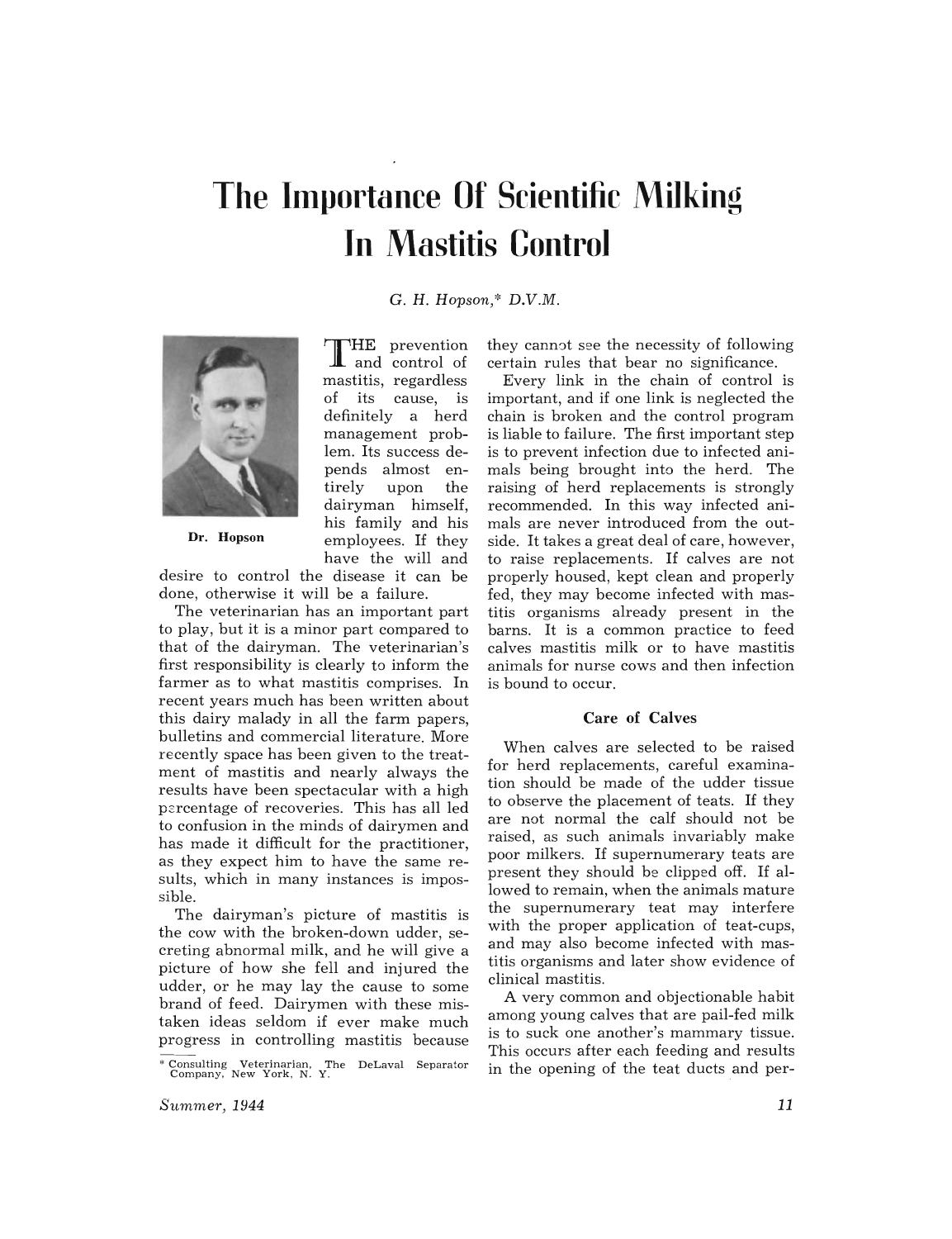mitting infection from the buccal cavity to enter. A low-grade chronic infection is set up and upon freshening one or more blind quarters may be detected, or even quarters discharging pus. The infection may lie dormant for several months after freshening and then suddenly clinical symptoms of mastitis will be manifested by redness, swelling, fever and abnormal milk. Preventing this habit is much more satisfactory than any cure.

Placing a home-made anti-sucking ring in the nose of each calf a day or two after birth will serve to prevent the calves from sucking each other. The ring is made as follows: an 8-inch piece of galvanized wire is wound around a 2-inch pipe set in a vise. The two ends are then bent forward and sharpened. The ring is then threaded through the nose cartilage and the pointed prongs will hang down and forward, away from the nose. When the calf attempts to suck another calf the points will prick the latter and the calf will resist his sucking attempt. If equipment and space are available the younger calves may be kept in separate pens or they may be stanchioned during the feeding period, thus preventing them from reaching one another.

Milk from mastitis cows should be pasteurized or boiled before being fed. A small 14-quart tin pail heater is ideal to heat such milk. Nipple pails are recommended for calf feeding and should be cleaned and sterilized after each use.

# Additions to Herd

When additions to the herd are made care should be taken to be sure that the udders are healthy and free from mastitis infection. It is best to have a veterinarian examine every cow that enters the herd. Many cows sold at public sales and auctions have had histories of udder upsets; they are sold when the condition in the udder can be least detected, usually when dry, or about the time the cow is to drop a calf. Whenever possible a bacteriological examination should be made in conjunction with a physical check-up of the udder. The presence of excessive numbers of any crganism should warrant segregation of the animal, or refusal to purchase it. Some

veterinarians who do not have the facilities of a laboratory have become skilled in the art of examining udders and are able to select healthy udders according to Udall's method of classification. Some of these animals may shed mastitis organisms in the milk but this should not cause any undue harm if stable sanitation and proper milking are conducted.

### The Milking Herd

Milch cows should be examined frequently by a competent veterinarian. In the case of herds that experience little or no trouble, an examination every six months should be sufficient. This would keep the management well informed as to any physical changes in the udder as well as detecting any new infection. Badly infected herds should be examined at least every 90 days. Bacteriological examination of individual quarters should always be made whenever possible at the time of examination.

All animals found free from infection, excessive indurations, and secreting normal milk should be stanchioned by themselves at one end of the milking line. All animals that are infected with *Streptococcus agaLactiae* but which have otherwise normal udders and are secreting normal milk, should be stanchioned next in line, to be milked after the first clean group. All badly infected animals with indurated udders, discharging abnormal milk, should be housed by themselves. All animals beyond recovery should be disposed of as soon as possible.

### Predisposition

Trauma no doubt is the most important factor in predisposing infection. It is impossible to define what constitutes trauma of the udder. The mammary gland has been developed to such an extent that it is unable to withstand the treatment that it must take in the everyday life of the cow. Evolution is not progressive in every respect, and this holds true of the bovine udder. Even though the capacity of the udder has been increased, it has also been made weaker and more delicate.

*The Veterinary Student*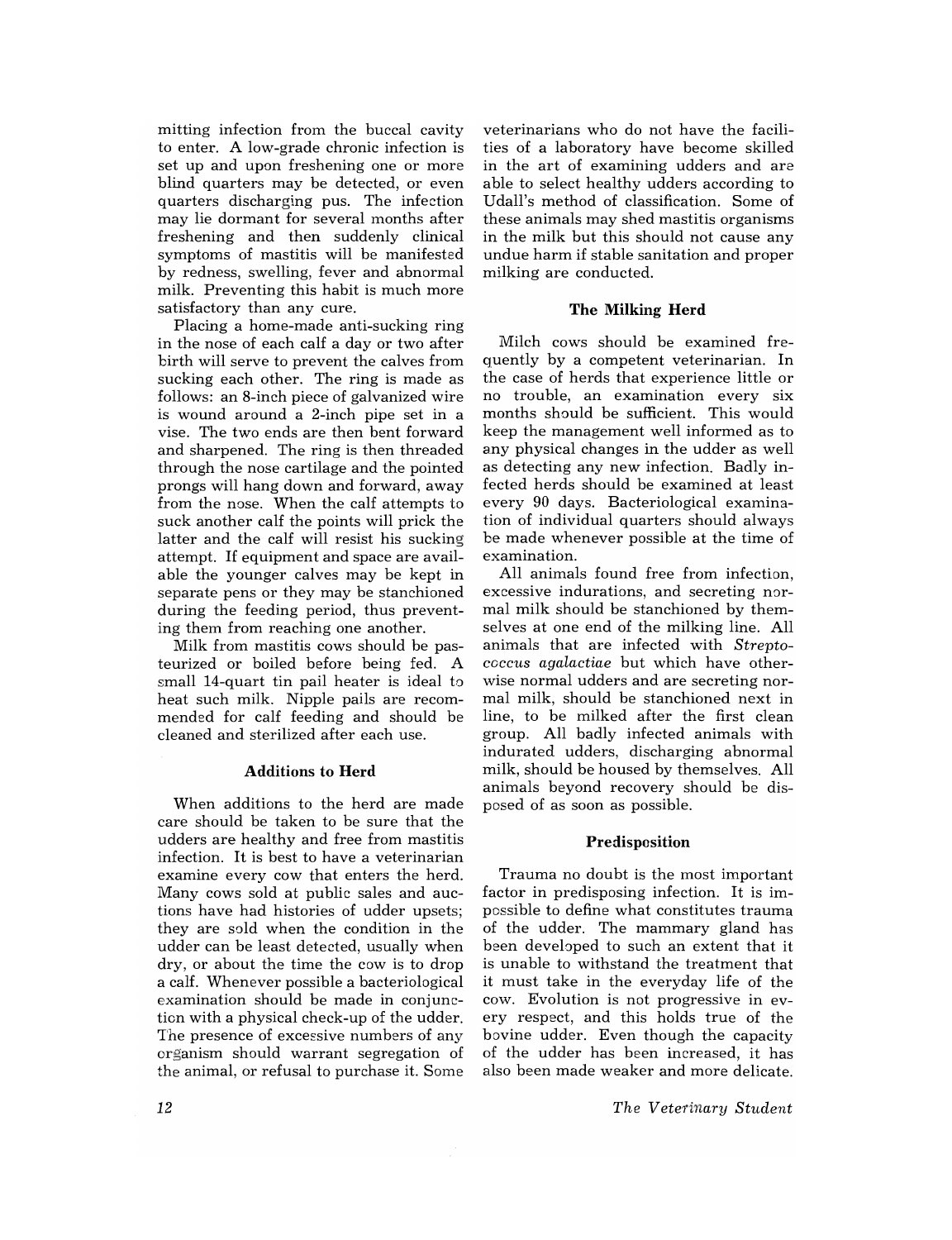When a cow is in a recumbent position there is considerable pressure placed upon the udder by the upper leg. If the cow beds are not of sufficient length, as is usually the case, the udder hangs over the edge of the bed. The delicate tissues when placed under such strain must be traumatized. All too frequently cow beds are constructed with the main thought in mind of keeping the cow clean, rather than for comfort and protection of the udder. Ample clean and dry bedding is very important to udder health. The udder should be kept off a hard or cold floor. Some cows have a habit of standing with their back feet in the drop, permitting the teats to touch the edge of the drop. If the edge of the drop is soiled the teats are constantly soiled while the cow is in this position, which may result in irritation of the skin at the teat end. Animals are frequently stanchioned too closely together, resulting in teats being stepped on. This one condition alone is the cause of more swollen and infected quarters than any other reason. The ends of the teats are pinched many times without any visible evidence of tissue damage, yet sufficient damage has been done for bacterial invasion, and sooner or later clinical symptoms will be noticed. The teat dilator and the milk tube, common on all farms, are guilty of causing injury when improperly used. Continuous use of these will irritate the mucous membrane of the teat duct and sooner or later the teat canal and quarters will show evidence of inflammation, resulting in acute or chronic mastitis.

#### Spider Teat

The "spider teat," which is nothing more than an infection of the duct at the end of the teat, usually results in a "set-up" quarter. This condition is further irritated by hand milking, as it requires greater pressure to express the milk from the teat.

Soaking the teat in a warm antiseptic solution for 10 to 15 minutes until the tissues are soft and pliable many times removes the necessity of hand milking or the use of a milk tube. Temperature changes which might result in chilling or cold drafts may cause rapid infection. The use of harsh disinfectants, sloppy barnyards and wet bedding may result in chapping. When this condition involves the end of the teat it frequently results in the infection traveling up the teat canal.

The majority of dairymen seldom think of the aforementioned conditions as having any serious relation to mastitis.

A clean barn is important and necessary. Cattle diseases are always less frequent in clean barns. The floors and beds should be kept as dry as possible, as bacteria do not thrive in a dry environment. Absorbent material should be used in the gutter to do away with moisture, thus preventing udders and tails from becoming soiled. Lime and superphosphate spread on the floor keep down odors and aid in keeping the floors dry.

# Milking Operation

In the past little or no attention has been given to the milking operation. If the cows were milked beginning with the clean group and finishing with the infected animals, with no milk left in the udders, it was considered sufficient. It is now recognized that the milking act itself if not conducted properly is injurious to the udder. A cow likes to be milked, and if everything associated with milking is carried out in a correct manner, she will respond with a "let down," and the milk can be taken either by hand or machine.

However, the vast majority of cows are not properly milked; in fact they are milked when the milker or operator wants to milk, rather than when the cows themselves are ready to be milked. For the udder to function properly the act of milking should take place only when the physiological processes of "let down" have taken place. Milking may then be conducted as nature intended it should be--by taking the milk from the udder within the shortest period possible. Three to four minutes, by machine, should be sufficient.

The following routine if carefully followed will result in cows being milked better, with healthier udders, higher production, more fat and longer lactation periods:

1. Milking should take place at regular

 $Summer$ , 1944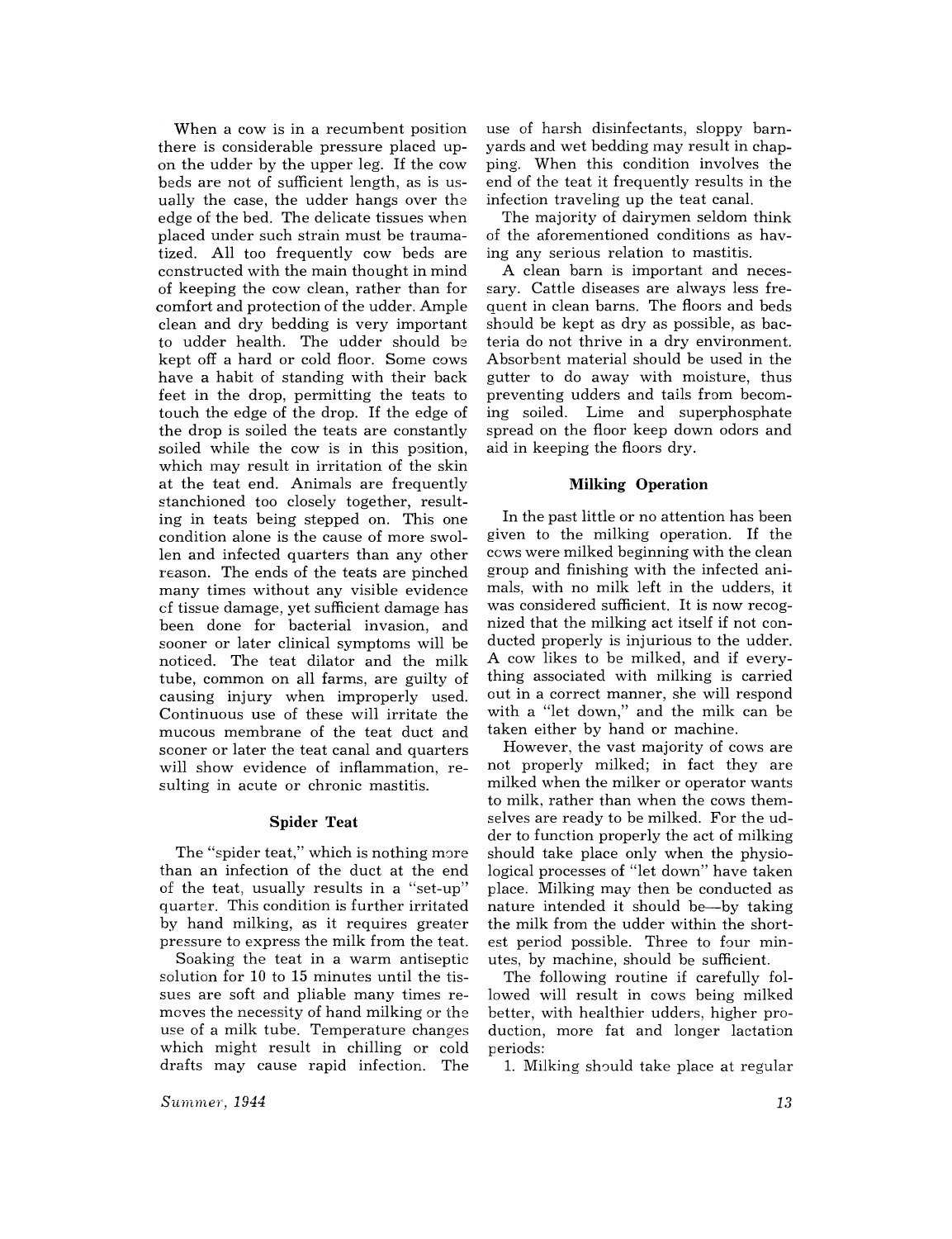intervals. Cows are creatures of habit and respond to regularity. Regularity in milking also tends to promote more uniform daily production weights.

2. Everything should be made in readiness for milking. Machines, pails, towels, dip pails, etc., should all be placed in the rear of the first cow to be milked. Everything must be at finger tips so nothing may interfere with milking after it has once started.

3. Wiping and manipulating the udders is the most important act in preparing the animals for milking. Individual udder towels, immersed in warm water of  $130^{\circ}$ F. to which has been added sufficient chlorine to make a solution of 250 p.p.m., should be used. The hot water is a substitute for the warm, moist mouth of the calf. The manipulation and wiping act is a stimulus, resulting in the "let down."

4. A few streams of milk from each quarter should be foremilked into a strip cup. The normal seal which forms on the end of the teats between milkings is opened. The teat and gland cistern is drained of the first milk, which is low in fat and high in bacteria. If abnormal milk is present it will be found on the strip cup screen. The use of the strip cup is the final act in preparing the udder. The washing and foremilking should be completed just prior to the application of the teat-cups. If prepared too far in advance of the machine the muscles in the udder which contract to squeeze the milk out into the larger cistern become fatigued and the intra-glandular pressure is lowered, which will result in slow and incomplete milking. If this is extended over a period of time, loss of milk and fat production will be experienced. This condition is not conducive to udder health.

5. When the teats and lower parts of the udder are distended after preparation. it is an indication that the "let down" has occurred and the teat-cups should be immediately applied. Teat-cups should never be applied before the cow is ready, as minor irritation in the teat cistern may be the result, with ultimate infection. The cups should remain on the udder only so long as there is a flow of milk. Three to four minutes should be sufficient time in

which to milk the average high-producing cow with a normal udder.

The secret of fast milking is to take the greatest quantity in the first minute of "let down," when the pressure within the udder is at its peak. Never leave the cups on the udder after the milk flow ceases.

When the lower portion of the udder becomes soft and flabby it is an indication that the udder is empty. This is determined by manipulation of the udder while the units are still attached. If residual milk is present it may be taken by machine or by hand stripping.

# **Machine Stripping**

Machine stripping can be easily performed at the time the operator checks the udder. A slight amount of pull is placed on the unit with one hand, while the quarters are stroked with the other. The manipulation should coincide with the pulsations. By so doing the tubules and sinuses within the udder are straightened, permitting the remaining milk to flow more freely to the teat cistern. The pressure placed on the unit will pull the cups down away from the base of the teat, relieving the pinching off action at this point. Some makes of teat-cups tend to cause a collapse of the teat and gland sinus as the milk flow diminishes. Leaving them on invites injury, which may lead to infection.

This manner of stripping prevents extraneous material from getting into the milk. Sanitation and health departments are encouraging its adoption.

#### **Hand Stripping**

Hand stripping is the most common practice, although machine stripping is fast replacing it. This method is used when the units are removed abruptly, with little or no inspection. A few full hand squeezes on each teat should be sufficient to remove all residual milk, if the cow has been properly milked. The act should never be prolonged, as many cows are made slow milkers in this manner. The thumb and forefinger should be used only when necessary on a very short-teated

*The Veterinary Student*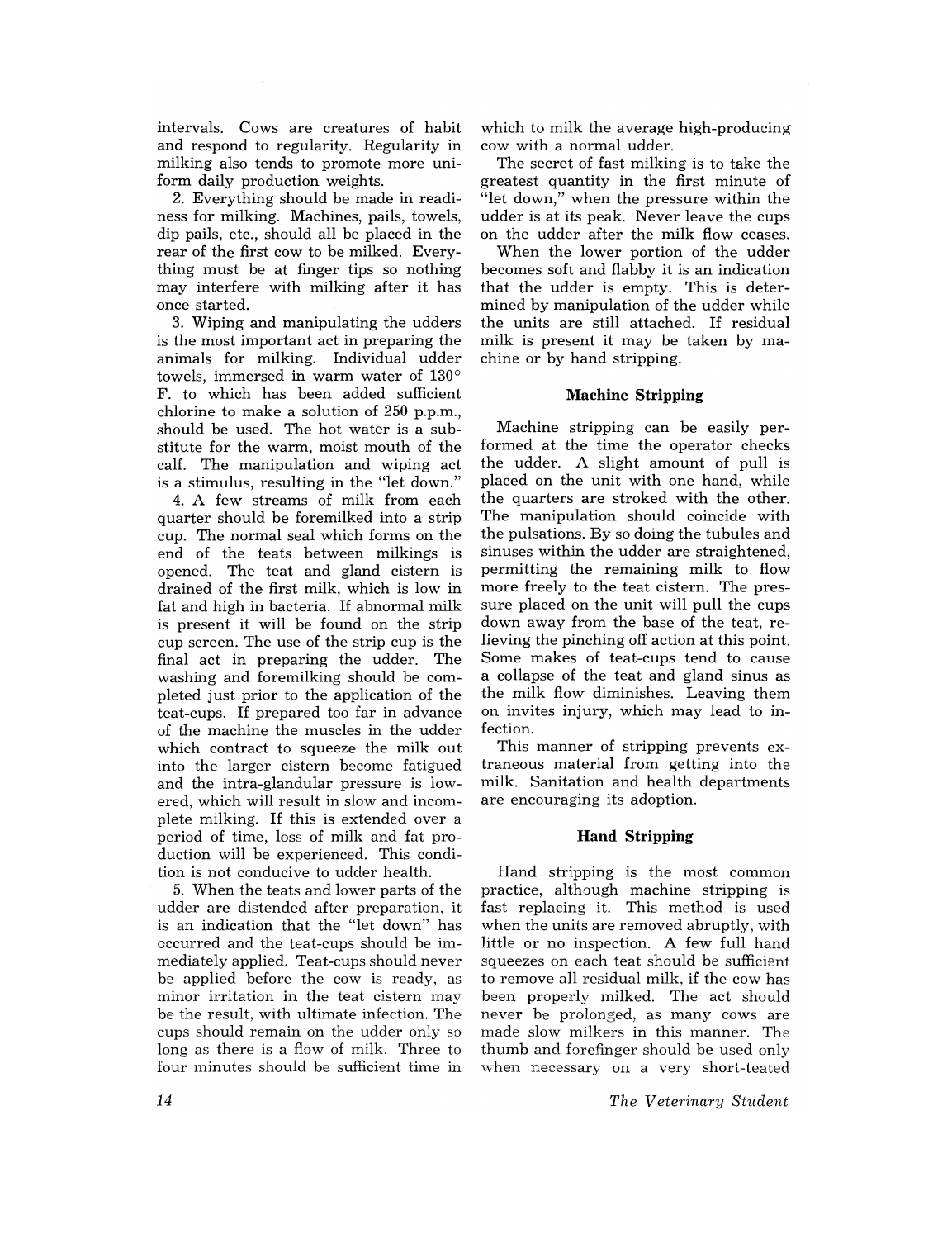cow. All hand stripping should be done immediately upon removal of the units so that the milking operation may be completed in one act. The amount of strippings from cows properly milked should not exceed 0.5 pounds.

Teat-cups should be rinsed in a pail of clean water to remove all milk from the liners, then a pail of chlorine water with at least 250 p.p.m. of available chlorine between each cow. This is to prevent the spread of infection from one cow to another by means of the teat-cup. The water the teats should be immersed in an antiseptic solution, which rinses off all milk from the moistened ends of the teats. If milk is allowed to remain on the ends of the teats it might act as food for bacterial growth, which might enter the milk duct and cause mastitis. The dipping can be performed as follows: a long-handled dipper or ladle is filled with chlorine solution and each teat is dipped individually; the solution is then discarded. This method makes sure that the teats of each cow are dipped in clean, fresh chlorine solution.



1. Milk at same time every milking-it has a favorable effect on milk "let-down." 2. Have everything in readi- ness. A void noise and confusion. Do not attempt other jobs at the same time.

3. Wipe each udder with cloth and warm water  $(130^{\circ} \text{ F.})$ and warm water  $(130^{\circ}$ containing 250 p.p.m. of chlorine.



4. Draw a few streams from each quarter into strip cup. Inspect for abnormal milk.

5. Next apply teat-cups immediately. Take full advantage of milk "let-down" induced by steps 3 and 4.

6. Remove teat-cups at end of 3 to 4 minutes. Strip briefly by hand or machine.

in the pails should be changed about every 15 cows, or more often if necessary to insure proper sanitation. The milk cock in the operating head must be open when the cups are dipped so as not to form an air lock, preventing the chlorine from reaching the full length of the cup. Rinsing also keeps the cups free from sediment.

As soon as the cow has been stripped

When hand stripping is conducted, the milker's hands should be rinsed in a chlorine solution between cows. Mastitis organisms may be carried from cow to cow by the milker's hands, as well as by the teat-cups.

Frequently there are cows that do not milk completely in one or more quarters. Ordinarily the blame for incomplete milk-

*Summer, 1944*